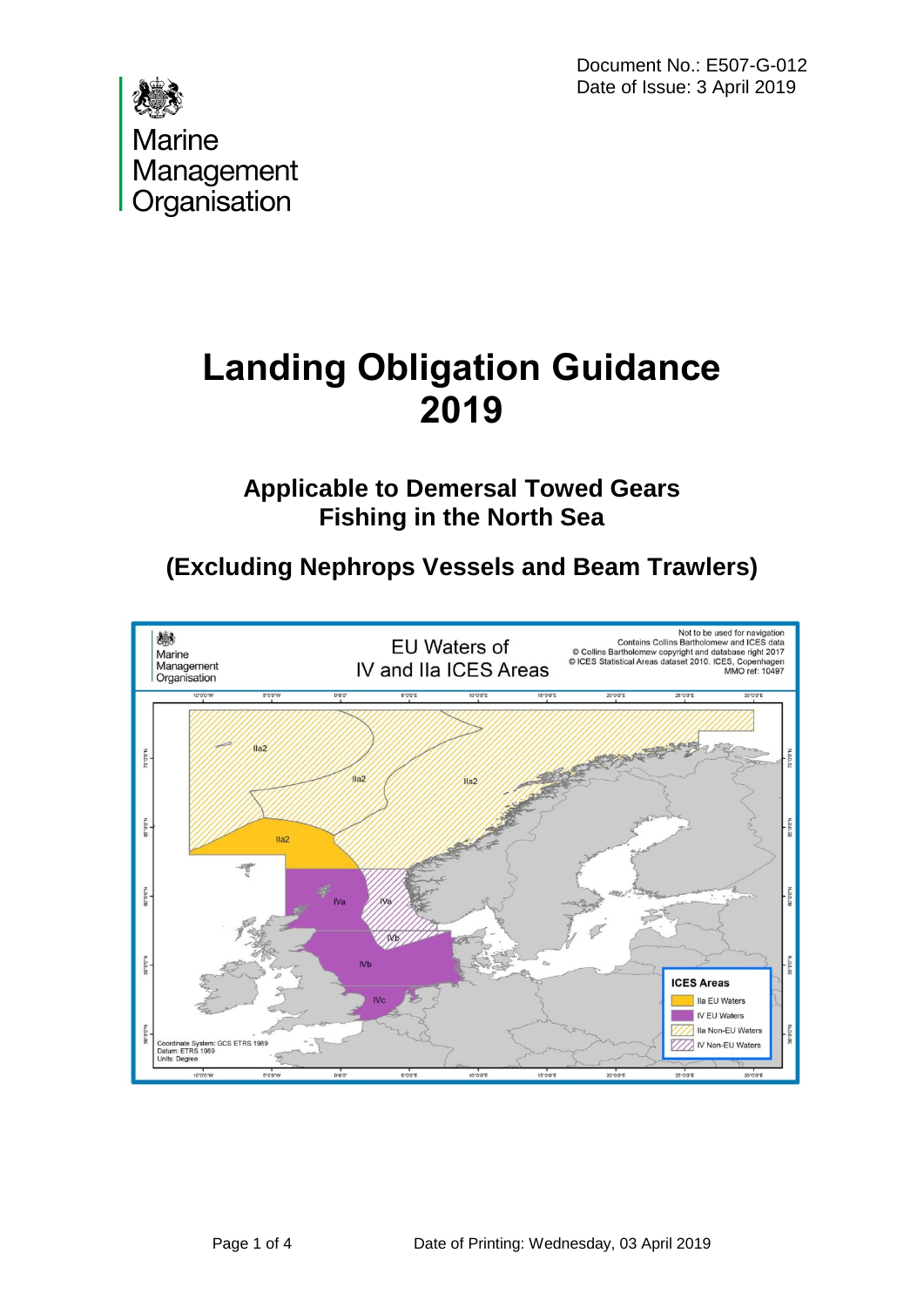

## **Introduction**

This document needs to be read in conjunction with the Landing Obligation overview guidance document which explains the general rules. This document explains rules specific to the North Sea ICES Areas IIa and IV.

This guidance does not include Norwegian waters. Norwegian discard rules must be followed if fishing in Norwegian Waters.

You must ensure that the following rules are complied with:

- 1. All catches of quota species must be kept on board, landed and counted against quota, except where the exemptions listed below apply.
- 2. All catches and discards must be recorded in your logbook.
- 3. Any fish returned to the sea under the exemptions described below must be kept in good condition in order to maximise their survival chances. This includes keeping them wet, handling them carefully and releasing them promptly.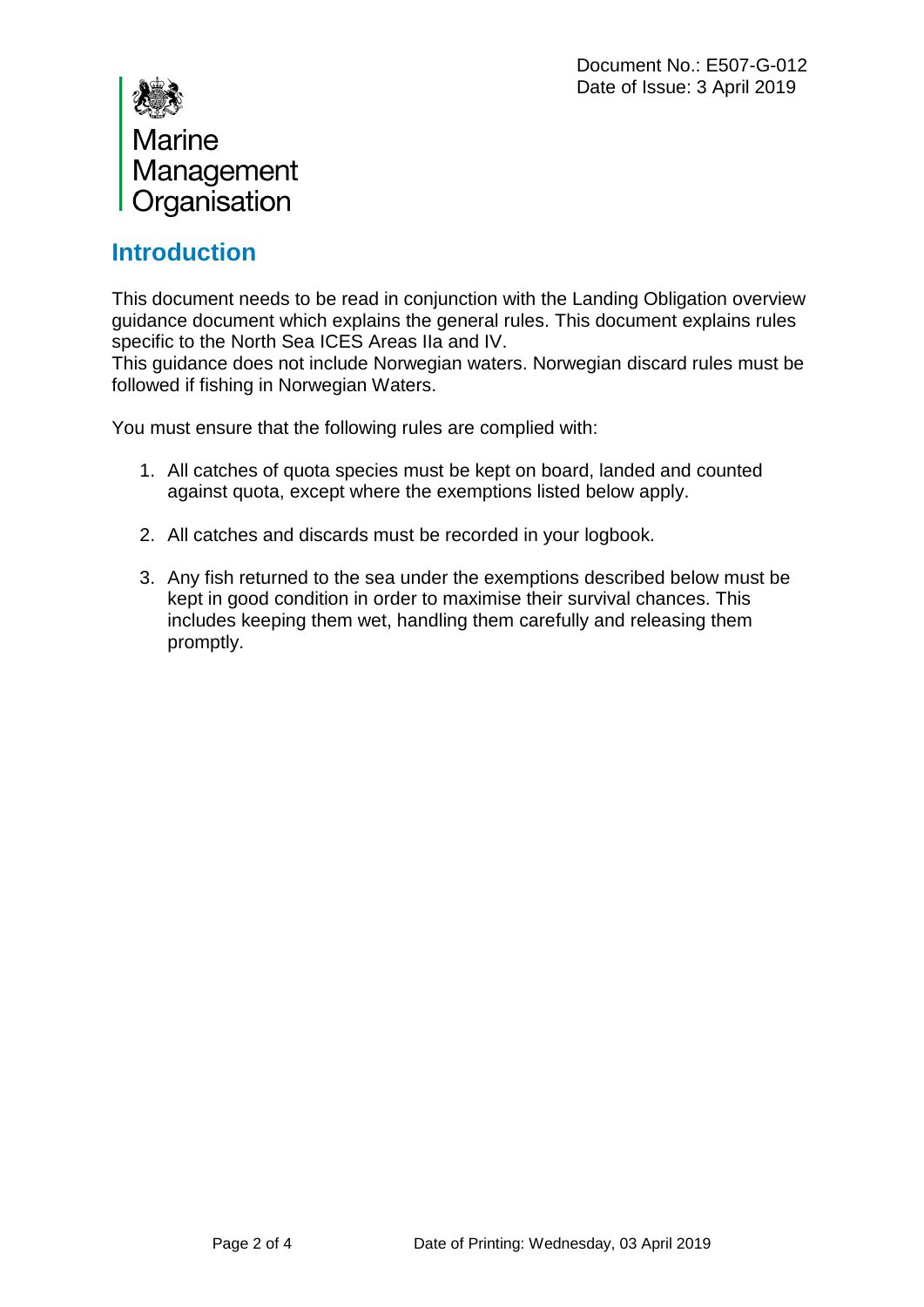

## **Survival Exemptions**

These exemptions allow you to discard fish under certain conditions based on the likelihood of a fish being able to survive being caught and returned to the sea.

You are permitted to discard certain species of fish provided you comply with the conditions specified in the table below:

| <b>Fish Species</b><br>you can Discard                             | <b>Fishing Gear</b>                            | <b>ICES Area</b> | <b>Conditions</b>                                                                             |
|--------------------------------------------------------------------|------------------------------------------------|------------------|-----------------------------------------------------------------------------------------------|
| <b>Skates and Rays</b>                                             | All Gears                                      | IV and IIa       | No Conditions                                                                                 |
| Dover Sole (SOL)<br>below the<br>minimum size<br>$(24 \text{ cm})$ | <b>Otter Trawlers</b>                          | <b>IVc</b>       | All conditions listed below must<br>be met:                                                   |
|                                                                    |                                                |                  | Minimum cod-end mesh size of<br>80 mm.                                                        |
|                                                                    |                                                |                  | Fishing takes place no more than 6<br>Nautical Miles (NM) from the coast.                     |
|                                                                    |                                                |                  | The depth of water is no more than<br>30 m.                                                   |
|                                                                    |                                                |                  | The fishing vessel is no more than<br>10 m long (LOA).                                        |
|                                                                    |                                                |                  | The towing time is less than 1.5<br>hours duration.                                           |
|                                                                    |                                                |                  | Maximum engine power is 221 kW.                                                               |
| Plaice (PLE)                                                       | Danish Seine                                   | IV               | <b>No Conditions</b>                                                                          |
| Plaice (PLE)                                                       | <b>Otter Trawlers</b><br>(or pair<br>trawlers) | IV               | Minimum cod-end mesh size of<br>120 mm.                                                       |
|                                                                    |                                                |                  | Discarding only allowed from 1 <sup>st</sup><br>November to 30 <sup>th</sup> April inclusive. |
| Nephrops (NEP)                                                     | <b>Otter Trawlers</b>                          | IV and IIa       | Minimum cod-end mesh size of<br>80 mm.                                                        |